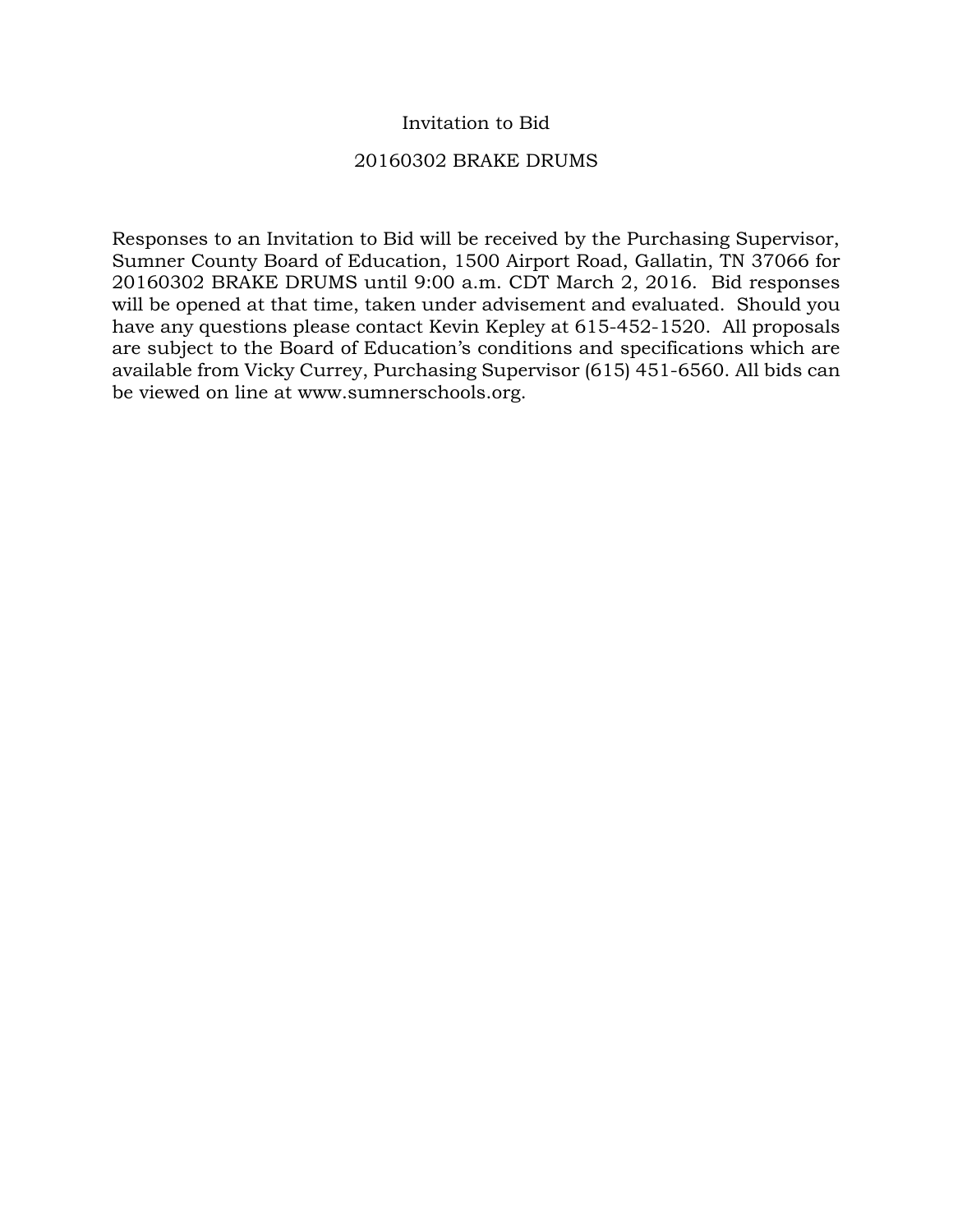#### **NOTICE TO RESPONDENTS**

Responses to an Invitation to Bid will be received by the Purchasing Supervisor in the SUPPORT SERVICE FACILITY CONFERENCE ROOM, Sumner County Board of Education, 1500 Airport Road Gallatin, TN 37066. They will be received until **9:00 A.M. Local Time MARCH 2, 2016** for **20160302 BRAKE DRUMS**, at which time the responses will be opened, taken under advisement and evaluated. *BIDS WILL BE POSTED ON www.sumnerschools.org* 

**GENERAL REQUIREMENTS AND CONDITIONS** 

-------------------------------------------------------------------------------------------------------------------------------

- 1. The Sumner County Board of Education reserves the right to accept or reject any and/or all responses in whole or in part, and to waive informalities therein.
- 2. Any responses received after the scheduled closing time for the receipt for responses will not be considered.
- 3. If a mistake is discovered after the responses are received, only the Sumner County Board of Education may allow the respondent to withdraw the entire response.
- 4. Partial payments will not be approved unless justification for such payment can be shown. Terms will be net 30 days.
- 5. Payment will not be made until the said **20160302 BRAKE DRUMS** are inspected and approved as meeting all specifications by persons appointed by the Sumner County Board of Education.
- 6. Responses submitted must be in a sealed envelope and marked on the outside as follows: **RESPONSE: 20160302 BRAKE DRUMS DEADLINE: MARCH 2, 2016 @ 9:00 A.M.**
- 7. Facsimile responses will not be considered.
- 8. If a successful bidder violates any terms of their bid, the contract, school board policy or any law they may be disqualified from bidding for a period of two years for minor violations or longer for major violations. Bids from disqualified bidders will not be accepted during the period of disqualification.
- 9. Prices quoted on the response (if any) are to be considered firm and binding until the said **20160302 BRAKE DRUMS** are in the possession of the Sumner County Board of Education.
- 10. No purchase or contract is authorized or valid until the issuance of a Board Purchase Order in accordance with Board Policy. No Board Employee is authorized to purchase equipment, supplies or services prior to the issuance of such a Purchase Order.
- 11. Any deviation from these stated terms, specifications and conditions must be coordinated with and approved in writing by the Purchasing Supervisor, Vicky Currey (615) 451-6560.
- 12. All bids that exceed \$25,000 must have the Company Name, License Number, Expiration Date thereof and License Classification of Contractor listed on outside of sealed envelope. As required by State of Tennessee Code Annotated 62-6-119.
- 13. The awarded bidder will be required to post a performance and payment bond in the amount of 25% of the contract price if it exceeds \$100,000 as stated by State of Tennessee Code Annotated 12-4-201.
- 14. If the project cost in excess of \$25,000 a performance bond must be secured by the requesting party in an amount equal to the market improvement value.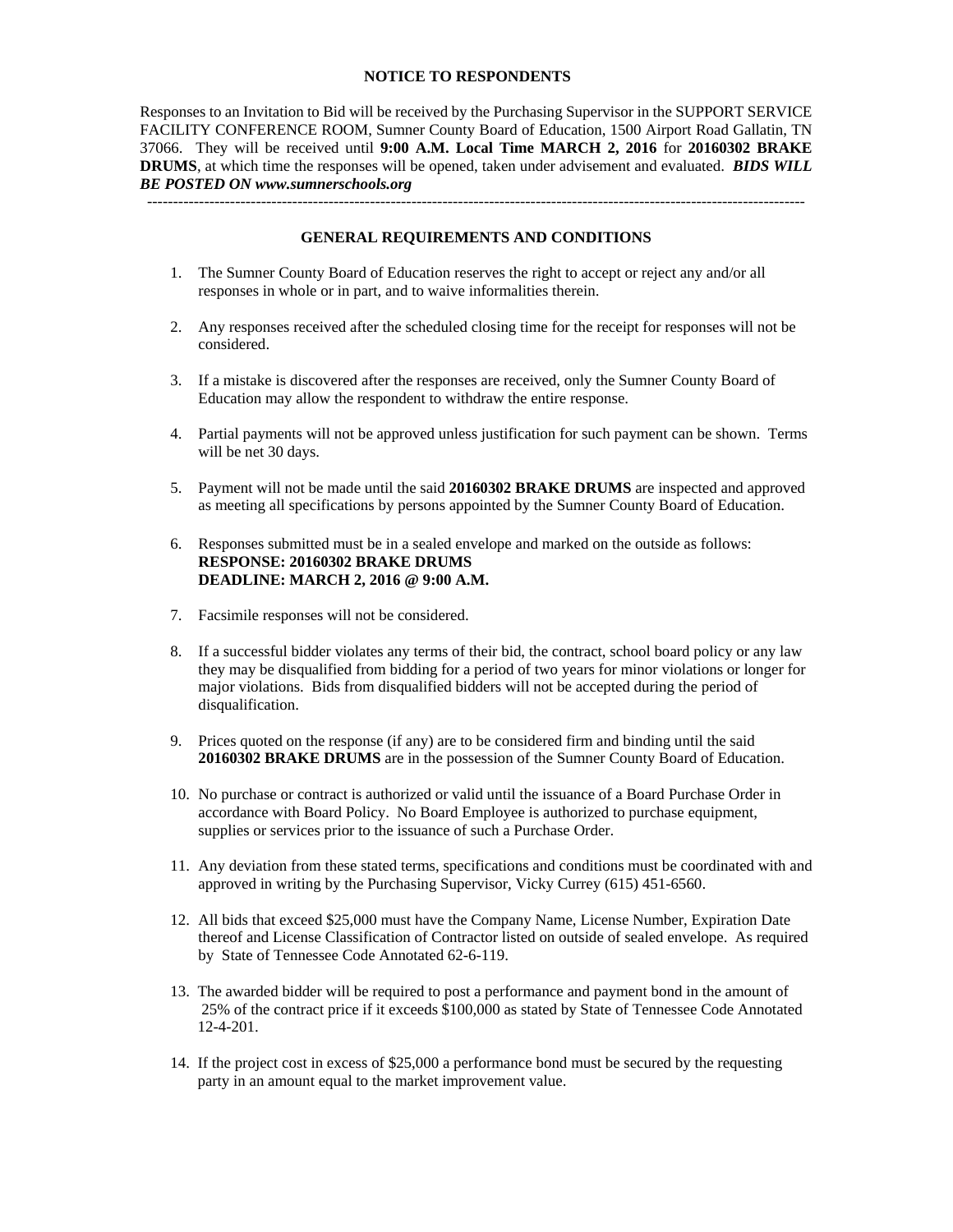# **20160302 BRAKE DRUMS**

The Sumner County Board of Education, herein known as "School System", is soliciting bids to secure pricing for brake drums. The bid is for the cost of materials and cost for delivery to the following address:

> Sumner County Board of Education Transportation Department 1500 Airport Road Gallatin, TN 37066

The School System has selected Webb brake drums as the preferred brand. The School System shall accept bids for equal to or better than products provided that the State of Tennessee will recognize the brake drum as an approved product and pass our bus during inspection. A letter detailing product acceptance from the State of Tennessee **must** be included with the bid.

**Webb Brake Drums**

**Model No. 66854B**

**Model No. 66884B**

The School Systems guarantees a minimum order quantity of twenty (20) brake drums per purchase.

The bid **must** be valid until September 30, 2016.